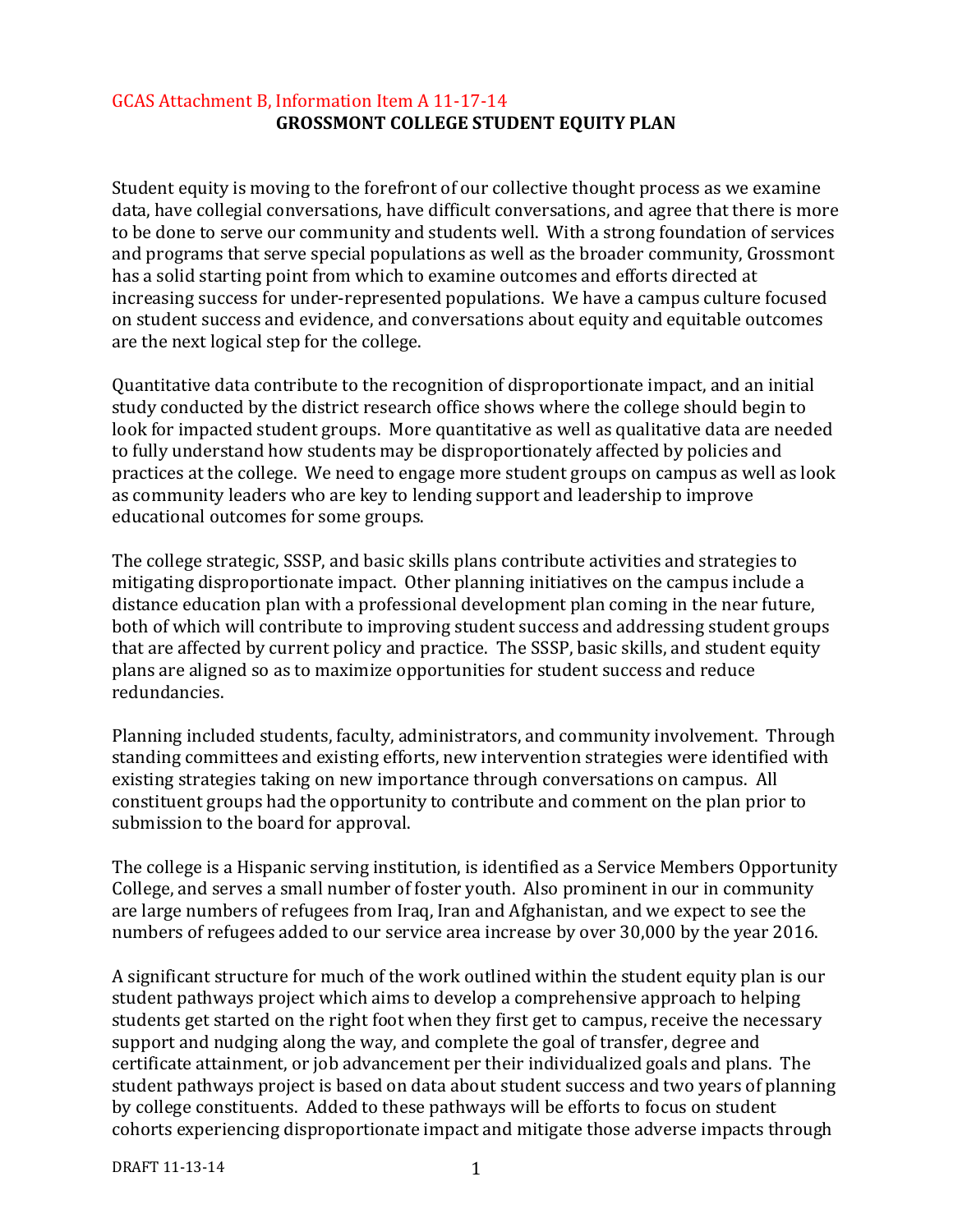student pathways as well as targeted interventions. Our student pathways ask students to start strong, keep moving, and reach the goal.

START STRONG→ KEEP MOVING→ REACH THE GOAL

The college pathway project includes academies designed to increase student engagement, connections with curriculum, and mentors both on and off campus. The design of the pathways project is a scaled up version of our Freshman Academy, and is fostering collaboration across instruction and student services.

# **GC STUDENT EQUITY WORK DONE TO THIS POINT:**

- **Spring 2014 -** a working group was convened to review initial student equity data and provide specific input regarding student equity challenges currently faced in the areas of access; course completion; ESL/Basic Skills Completion; Degree and Certificate Completion; and Transfer
- **June 2014** a second working group attended the Student Equity Institute led by the USC Center for Urban Education (CUE) and, using the information gathered by the initial group as well as the Pathways to Success framework, developed the outline shown below.
- **August 2014** the information in the outline below will be reviewed by a larger contingent of GC representatives in attendance at a Student Equity conference and any additional modifications to this outline will be included in the draft Student Equity Plan being developed for November submittal.
- **Fall 2014** information sessions were held on campus to review student equity data with presentations made to the major committees and councils for discussion. In addition, the college used the student equity webinar offered by IEBC and debrief session immediately following as a professional development event. Input was solicited from the community through the Grossmont Union High School District and the GCCCD Foundation Board.
- •

## **DISPROPORTIONATE IMPACT**

Our data suggest disproportionate impact in the following areas:

ACCESS – affected cohorts are Hispanics and males.

COURSE COMPLETION – affected cohorts are African Americans and foster youth.

ESL AND BASIC SKILLS – all groups are affected all areas of mathematics and English, and for ESL, older students and changing demographics in east San Diego County over the last few years have caused affected ethnic groups to shift. In particular, we see a shift in ESL students to our refugee population.

# DEGREE AND CERTIFICATE COMPLETION

1. PERSISTENCE – affected cohorts are Filipinos, Hispanics, and Pacific Islanders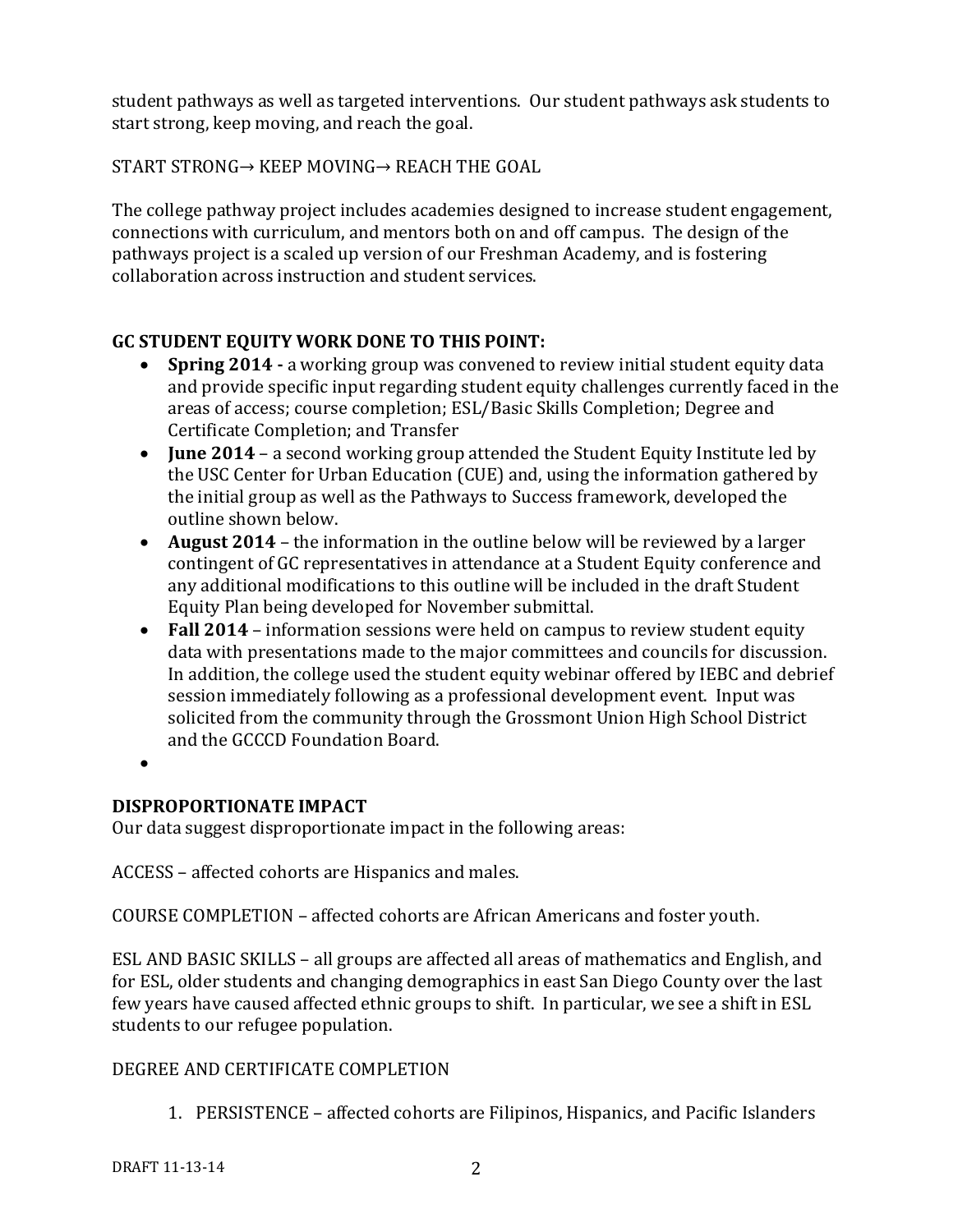- 2. 30+ UNITS affected cohort is foster youth
- 3. SPAR RATES affected cohorts are African Americans, Filipinos, Hispanics, Pacific Islanders, 20+ year olds, and disabled students
- 4. CTE COMPLETION affected cohorts are African Americans, Hispanics, and 40+year olds

TRANSFER – affected cohorts are the same as those in SPAR RATES (see #3 above)

# **COMPREHENSIVE OVERVIEW OF EFFORTS TO ADDRESS EQUITY**

The plan has five primary components creating a college-wide approach to equity rather than a "siloed" effort to support boutique or niche programs. We have chosen this approach because we need to bring equity mindedness to the entire college family and not relegate mitigation of disproportionate impact to a few. The entire college must be unified in its commitment and efforts to improve access and success for affected student groups. To facilitate the plan, the college intends to hire an administrator for student success and equity efforts that is housed under the senior dean of college planning and institutional effectiveness to reflect a college-wide commitment to equity and student success. Several campus committees play critical roles in ensuring our plans are filed and implemented and progress on plans is monitored including reporting of outcomes. Our data indicate a strong need for further research as well as technological support systems that are also integrated throughout the plan.

#### 1. Human Development Regarding Equity

The college is planning to invest in educating all employees about equity, disproportionate impact, and how each person at the college has a role in mitigating negative impact. The data show that a small percentage of departments or units on campus include equity goals or activities within annual plans. Program review makes regular recommendations for programs to address achievement gaps, yet many programs and departments do not have the resources or training to be able to successfully respond to these recommendations. Therefore, the college needs to provide trainers, coaches, and point people to assist all efforts across campus with diversity and equity awareness and successful strategies to improve outcomes. This effort will be ongoing but needs funding to create momentum and compile resources and human power to change the culture toward an equity mind set. The goal is to have numerous trained individuals who can be used as divisional support people, attend committee meetings, or participate in other campus efforts where discussions about achievement gap and possible strategies can be immediately deployed. In addition, the college library has few resources on student equity in the section on professional development, and new books and materials on this topic will be added to our collection to support faculty and staff looking to learn more about equity.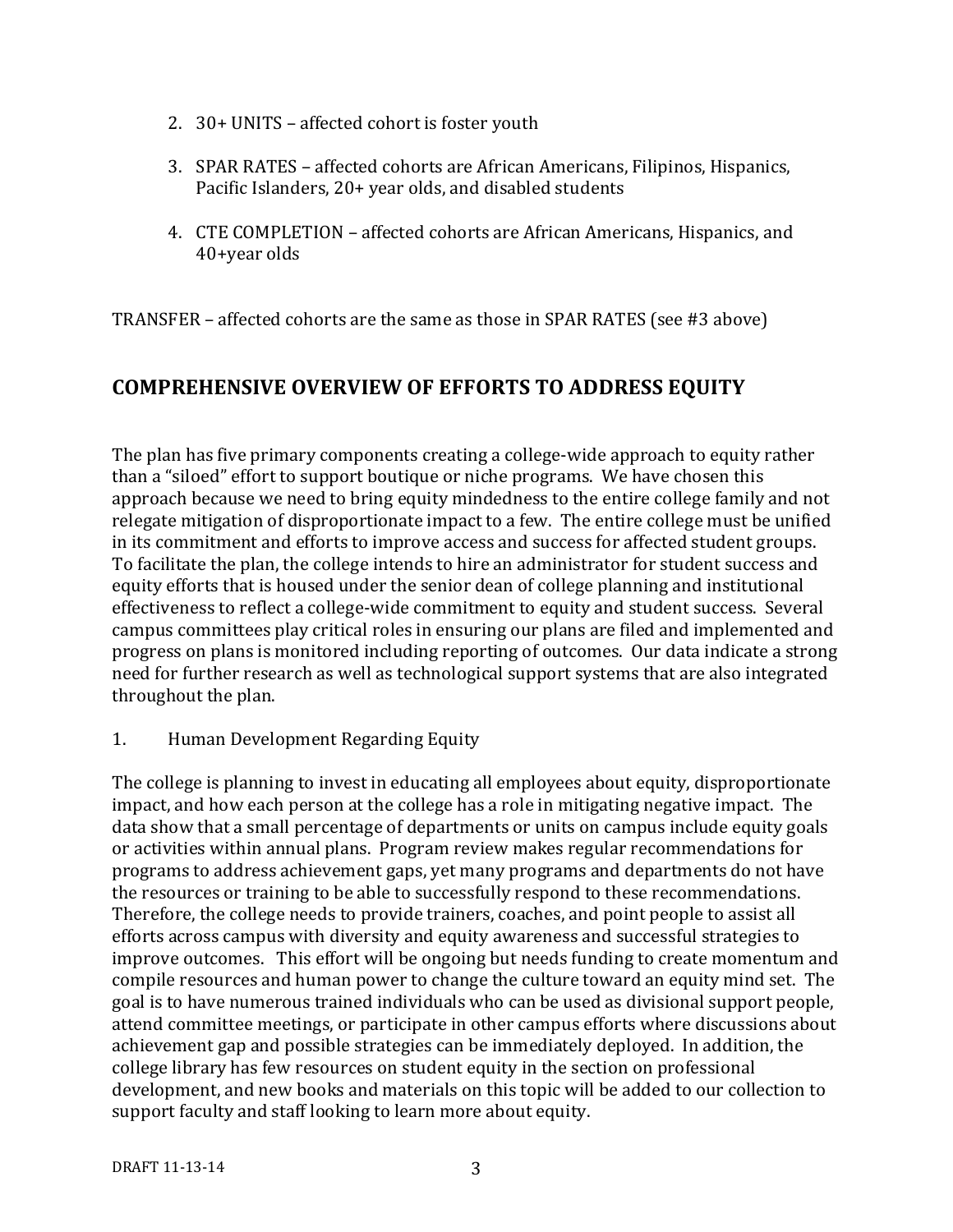The San Diego region plans to create a list of leaders/trainers on select topics regarding cultural competence and other equity related topics. These trainers can be hired or shared across the region for professional development needs bringing the best of all the colleges to each one. All of us share the same improved communities and economic growth when more students succeed within the area.(\$250,000)

## 2. Alignment and Re-packaging of Curriculum

Two recent initiatives contribute to aligning curriculum to support student success: The East County Education Alliance, and AB 86 regional work. The East County Education Alliance is a joint effort between our community college district and our primary feeder high school district. Work on the Alliance began this Fall with task groups in English, ESL, Mathematics, Counseling and Student Engagement, and CTE formed to begin the process of improving high school courses, expectations, alignment of courses, and transitions to college. Through the Alliance we hope to see better prepared and motivated students arriving at our college.

The AB 86 efforts affect the same two institutions: our community college district and our primary feeder high school district. Through the planning grant for this year, the region has examined how best to serve adult populations who will continue to be served by the high school district. Alignment of those course and programs to credit bearing programs will be addressed in the AB 86 plan.

The college's academic programs are highly success and produce numerous certificates and degrees for students. Most of the programs are over 35 units and reside within a single department. The SB 1440 transfer degrees opened up conversations to how a degree can be created from courses outside a single discipline, and with that concept as a model, the college will coordinate the development of new certificate programs that are stackable and potentially also interdisciplinary. Our data show that students mostly persist for three semesters and easily obtain 30+ units but still fail to complete. By rearranging and repackaging our curriculum to be more responsive to workforce and student needs, we can gain more productivity from existing curriculum. (\$100,000)

## 3. Part Time Faculty Academies

With an initial focus on part time faculty teaching ESL, English and mathematics, create academies for part timers within a discipline to learn of college services, reinvent course delivery and content for better engagement and success, and allow full time faculty to more intentionally guide this huge segment of our teaching workforce. Incentives and remuneration will be involved to entice full and part time faculty to participate. These academies should potentially improve course completion, consistency in grading, communication of support services to students, faculty evaluations and retention, and overall course and program completions.

With the basic skills part time faculty academies as a model, full time faculty in transfer courses where part timers teach more than half the sections also want to participate in part timer academies. The basic skills leaders, working with faculty professional development,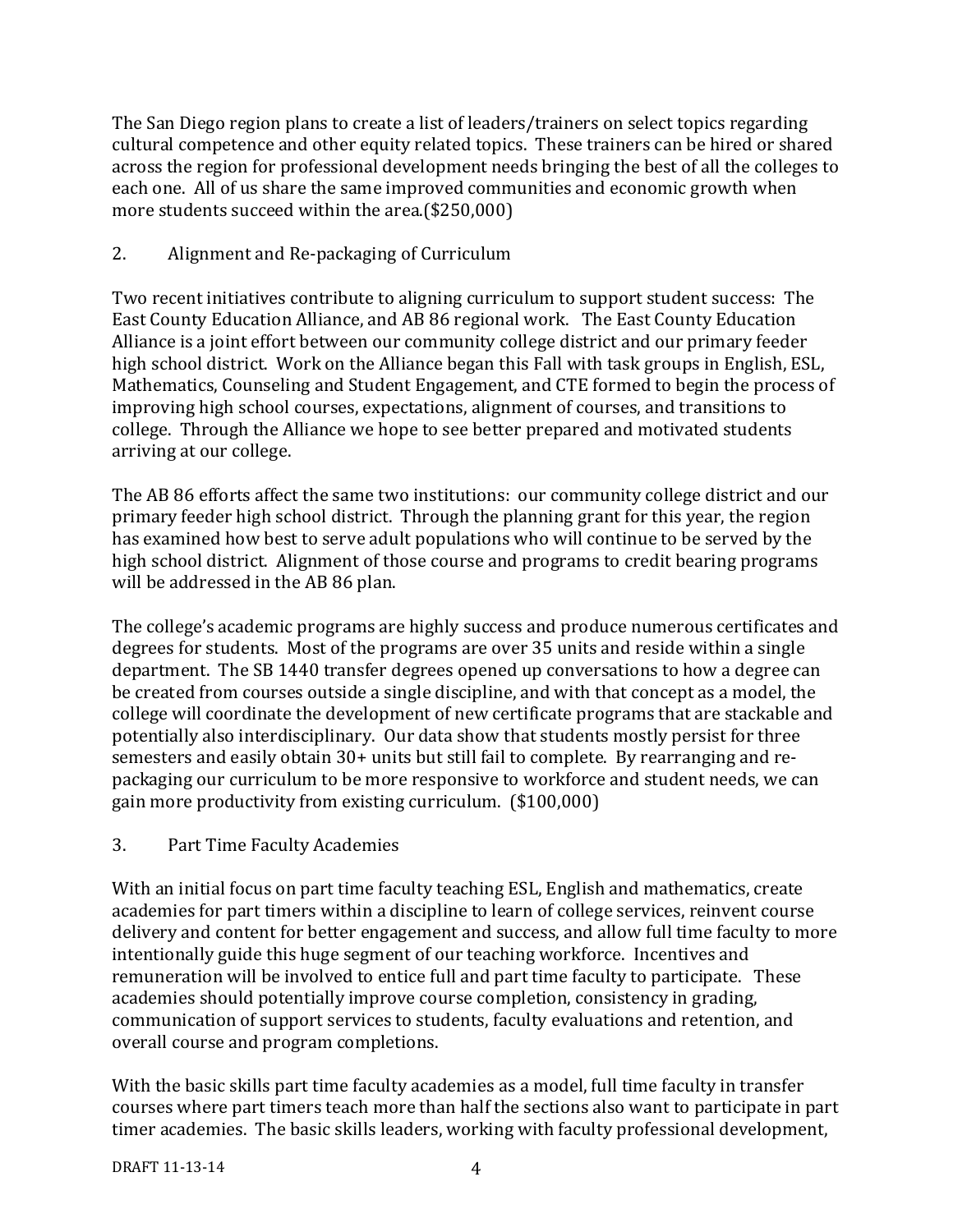can construct curriculum where the course-content component can be plugged in from any discipline. (\$250,000)

### 4. Technology

In order to gather more data, improve access, and create more interventions, the college needs to increase its technological capability. Three main features surfaced that will assist with mitigating disproportionate impact: 1) a webpage dedicated to success and equity strategies for instructors, 2) expanded use of student swipe cards and gathering information from students via the services they access on campus, and 3) programming to collect point of service information from students who access services. Students currently "swipe" in to tutoring centers, but the college has not expanded those swipe efforts across campus to other facilities and activities where success and equity strategies are deployed. More information about who is using these services will help the college focus efforts and create additional interventions. The college is currently redesigning its web presence and will have the opportunity to translate key information into Spanish and Arabic, create a portal for high school counselors, and through the professional development committees, establish an exchange of practices that increase success for all students but specifically lead to greater success of affected populations. (\$70,000)

### 5. Research

Initial data were collected to help identify the student cohorts to most likely experience disproportionate impact across the five areas identified in Title 5. However, we still need to examine why these particular groups are included in our initial disproportionate impact study. Focus groups of students and instructors need to be conducted to learn more about cultural issues, barriers, and what support needs to exist in order to mitigate disproportionate impact. We also need research support to integrate our key performance indicators (KPIs) and the college standards and targets with our student equity plan. We have little data on veterans and foster youth, in particular, and the college has a significant number of Iraq, Iran and Afghani refugees that are difficult to identify with current tools. (\$50,000)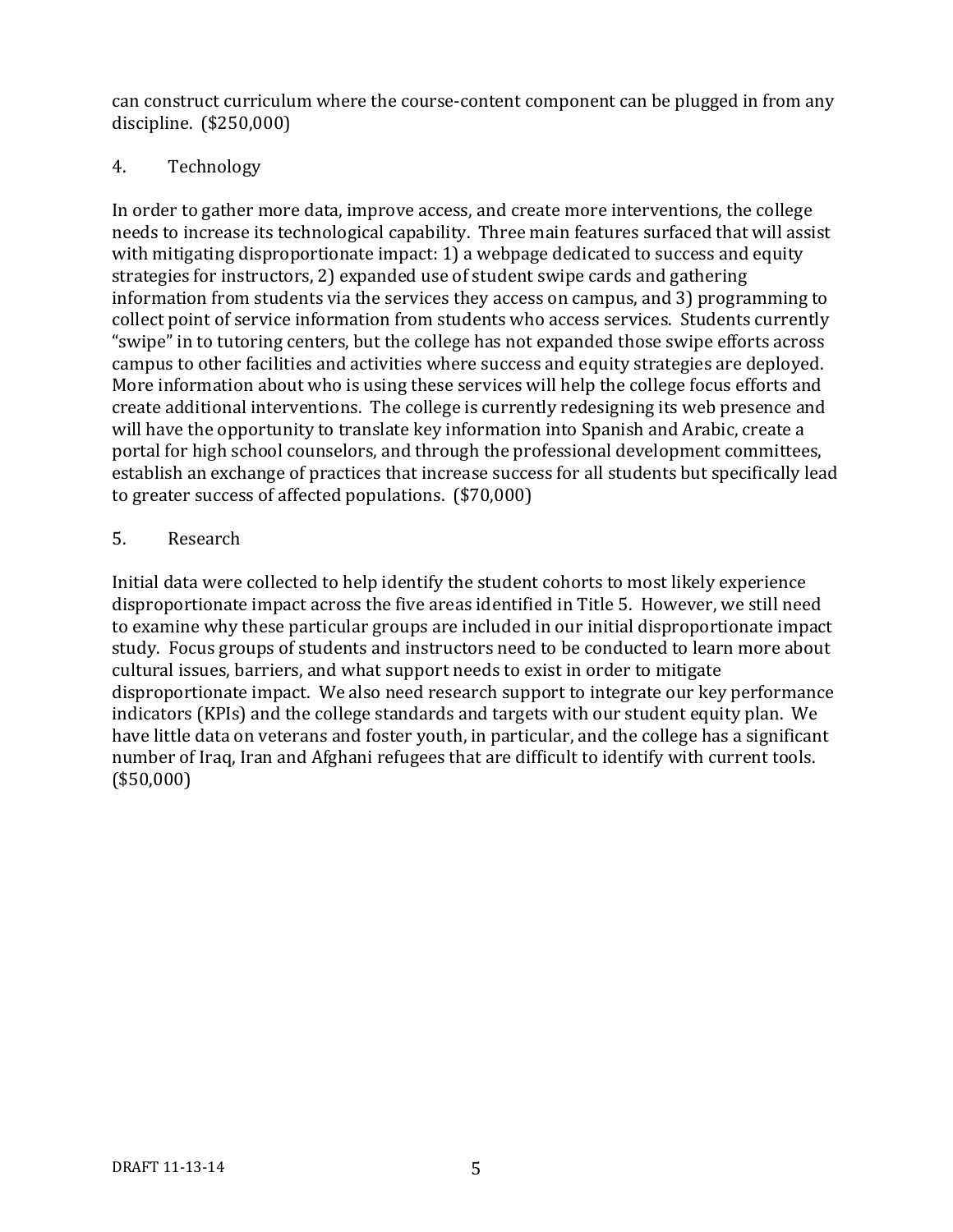| ACCESS: The percentage of each population group that is enrolled compared to that group's representation in the adult                                                                                                                                                                                                                                                                                                                                                                                                                                                                                                                                                                                                                                                                                                                                                                                                                                                                                                                                                                                                                                                                                                                                                                                                                          |                                                                                                                                                                                                                                                                                                          |  |  |
|------------------------------------------------------------------------------------------------------------------------------------------------------------------------------------------------------------------------------------------------------------------------------------------------------------------------------------------------------------------------------------------------------------------------------------------------------------------------------------------------------------------------------------------------------------------------------------------------------------------------------------------------------------------------------------------------------------------------------------------------------------------------------------------------------------------------------------------------------------------------------------------------------------------------------------------------------------------------------------------------------------------------------------------------------------------------------------------------------------------------------------------------------------------------------------------------------------------------------------------------------------------------------------------------------------------------------------------------|----------------------------------------------------------------------------------------------------------------------------------------------------------------------------------------------------------------------------------------------------------------------------------------------------------|--|--|
| population within the community served.<br><b>DATA SUMMARY</b><br>The Hispanic population is an average of 8.7 percentage<br>points higher in the service area than within the college<br>student population. However, that average has decreased<br>from 2008 to 2013 by 3.5 percentage points. On average,<br>there are 6.9 percentage points fewer males in the GC<br>student population than in the service area. This discrepancy<br>has also improved from 2008- to 2013 (from 8.6% to<br>$6.9\%$ ).<br>Our primary feeder high school district has Early<br>Assessment Program (EAP) data that indicate a significant<br>number of students are underprepared for college level<br>work. Of the students taking the EAP in English Language<br>Arts, the participation rate in taking the EAP was about<br>80% for the ethnicities of African American (slightly lower<br>at 74.9%), Asian, Hispanic, and White populations.<br>However, the percentages of students successfully ready<br>for college are 10, 30, 12 and 24, respectively.<br>For mathematics, the participation rates were lower with<br>65% of African Americans choosing to take the test, 72%<br>of the Asians, 66% of Hispanics, and 73% of White<br>students. Readiness for university mathematics was quite<br>low: 5.4 %, 15.4%, 8.5 %, and 14%, respectively. | Strategic Goals: 1,2, 3,4<br><b>Key Performance Indicators:</b><br>Increased proportion of high school graduates<br>enrolled at GC<br>Increased number of students applying for financial<br>aid<br>Student demographics representative of our service<br>area<br>Increased economic impact to community |  |  |

| GOAL 1 - Mitigate disproportionately low participation rates of Hispanics and males. |                                           |                                           |                                                       |  |
|--------------------------------------------------------------------------------------|-------------------------------------------|-------------------------------------------|-------------------------------------------------------|--|
| <b>ACTIVITY</b>                                                                      | <b>EXPECTED OUTCOME</b>                   | <b>RESPONSIBLE</b><br><b>PERSON/GROUP</b> |                                                       |  |
| Start advertising the college and its<br>activities on Hispanic media in the         | Increase participation rate for Hispanics | <b>SP 15</b>                              | Director of College and<br><b>Community Relations</b> |  |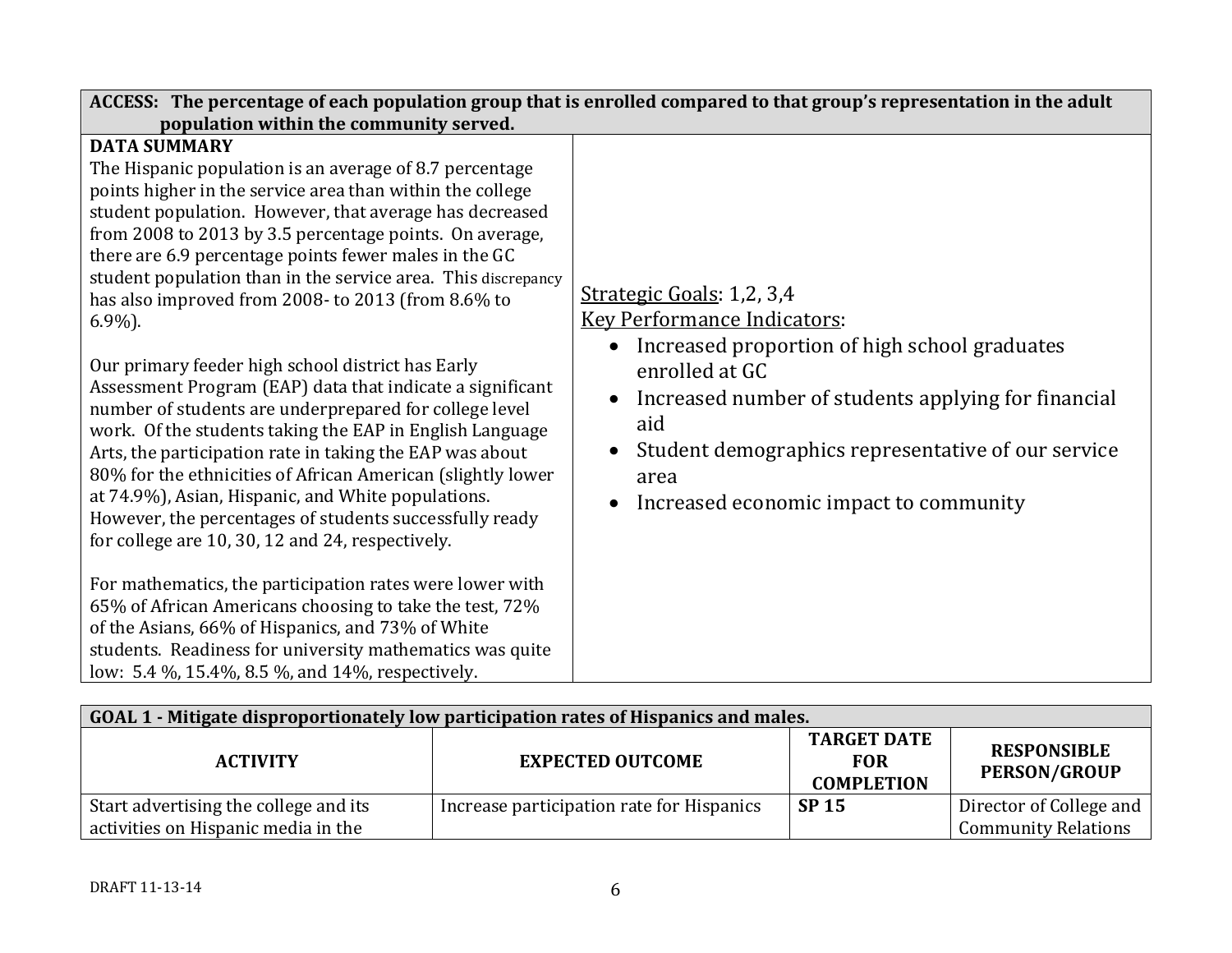| community.                                                                                                                                                                                                                           |                                                                                                                                                      |              |                                                       |
|--------------------------------------------------------------------------------------------------------------------------------------------------------------------------------------------------------------------------------------|------------------------------------------------------------------------------------------------------------------------------------------------------|--------------|-------------------------------------------------------|
| Assess and delve more deeply into the<br>reasons behind the access data, including<br>additional disaggregation and focus<br>groups.                                                                                                 | Further analysis will lead to recognition of<br>other affected groups and reasons for the<br>disproportionate impact.                                | <b>SP15</b>  | <b>RPIE</b><br><b>CPIE</b>                            |
| Increase GC course offerings for junior<br>and senior high school students<br>(concurrent enrollment), including<br>focused courses for<br>disproportionately/adversely-impacted<br>students identified through early<br>assessment. | Increase participation rate for Hispanics<br>and males.                                                                                              | <b>FA15</b>  | <b>Student Equity Coor</b>                            |
| Continue curriculum alignment with local<br>high schools, especially in English and<br>mathematics and the Common Core; East<br><b>County Education Alliance (GUHSD)</b>                                                             | Increase level of placement in<br>mathematics and English courses at the<br>college (ESL may be included); improve<br>CTE pathways                   | <b>FA15</b>  | <b>GUHSD Alliance</b><br>Workgroups                   |
| Translate key sections of the college<br>webpage into Spanish.                                                                                                                                                                       | Increase participation rate for Hispanics<br>and males.                                                                                              | <b>SP15</b>  | Director of College and<br><b>Community Relations</b> |
| Create more opportunities for the<br>community to comment on issues of<br>equity; more outreach in East County:<br>churches, middle schools, Hispanic<br>markets, etc.                                                               | Create understanding of disproportionate<br>impact.                                                                                                  | <b>SP15</b>  | <b>Student Equity Coor</b>                            |
| Upgrade to OpenCCCApply to begin<br>gathering data on LGBT students.                                                                                                                                                                 | Use data about LGBT students in order to<br>assess disproportionate impact                                                                           | <b>FA15</b>  | IS, RPIE                                              |
| Translate key student services<br>information for prospective students into<br>Arabic and Spanish.                                                                                                                                   | Increase participation rate for Hispanics<br>and males.                                                                                              | <b>SP15</b>  | SSC                                                   |
| Create a portal on the college webpage<br>for high school counselors to increase<br>easy access of programs of study maps<br>and other college prep information for<br>high school students.                                         | Increased understanding of the college's<br>programs, essential high school<br>preparation, opportunities, and services<br>for high school students. | <b>SP 15</b> | Counselors                                            |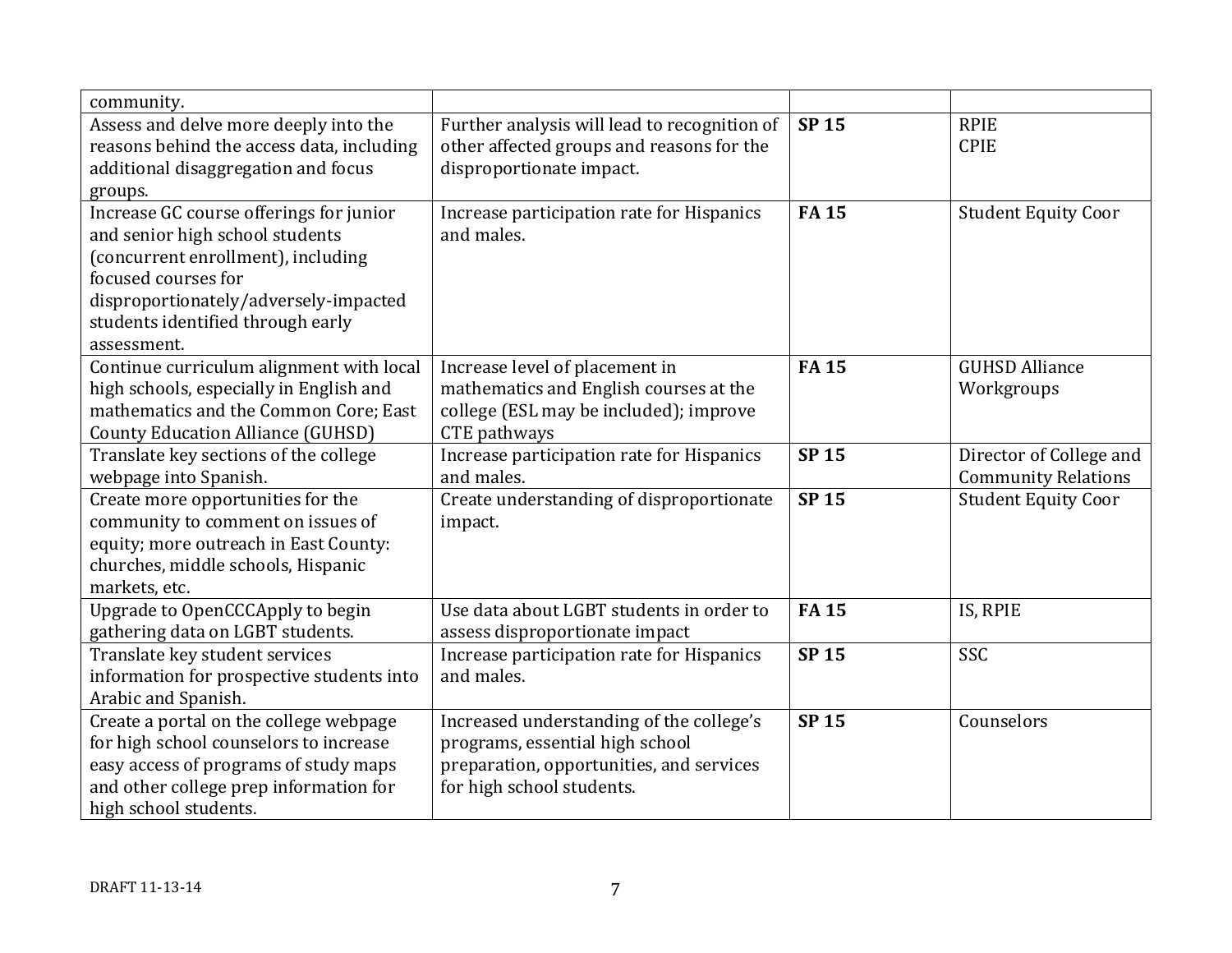| Conduct outreach to local libraries about | Increase participation rate for Hispanics | SP 15, FA 15 | Student Equity Coor, |
|-------------------------------------------|-------------------------------------------|--------------|----------------------|
| programs and support services to          | and males.                                |              | Librarians, and CCC  |
| students                                  |                                           |              |                      |

**COURSE COMPLETION: The ratio of the number of credit courses that students, by population group, complete compared to the number of courses in which students in that group are enrolled on the census day of the term.**

| <b>DATA SUMMARY</b>                                                                                    | Strategic Goals: 1, 2, 3, 4, 5                        |
|--------------------------------------------------------------------------------------------------------|-------------------------------------------------------|
| • Two groups are struggling to complete classes at the                                                 | <b>Key Performance Indicators:</b>                    |
| same rate as their peers: African Americans and foster                                                 | • Improved retention                                  |
| youth. While most groups have a course completion<br>rate between 63.6% and 76%, African Americans and | • Closure of the achievement gap                      |
| foster youth complete courses at rates of 52.6% and                                                    | • Enhanced professional development opportunities     |
| 48.9%, respectively.                                                                                   | Increased number of collaborative activities with the |
|                                                                                                        | community                                             |

| GOAL 1 - Mitigate disproportionate impact in successful course completion for African Americans and foster youth.                              |                                                                                                                       |                                                       |                                                 |
|------------------------------------------------------------------------------------------------------------------------------------------------|-----------------------------------------------------------------------------------------------------------------------|-------------------------------------------------------|-------------------------------------------------|
| <b>ACTIVITY</b>                                                                                                                                | <b>EXPECTED OUTCOME</b>                                                                                               | <b>TARGET DATE</b><br><b>FOR</b><br><b>COMPLETION</b> | <b>RESPONSIBLE</b><br><b>PERSON/GROUP</b>       |
| Work with Umoja Program leaders to<br>develop greater outreach and support for<br>African American students.                                   | Engage more African American students in<br>staying in college and successful<br>completion of courses                | <b>SP 15</b>                                          | <b>Student Equity Coor</b><br>and Umoja leaders |
| Assess and delve more deeply into the<br>reasons behind the course completion<br>data, including additional disaggregation<br>and focus groups | Further analysis will lead to recognition of<br>other affected groups and reasons for the<br>disproportionate impact. | <b>SP 15</b>                                          | <b>RPIE and CPIE</b>                            |
| Create and provide all faculty and staff<br>with early alert and intervention<br>strategies for these populations.                             | Increase course success for African<br>Americans and foster youth                                                     | <b>FA15</b>                                           | <b>CWPDC and Student</b><br><b>Equity Coor</b>  |
| Through faculty academies, incorporate<br>elements of universal design into course<br>planning and delivery methods                            | Increase course success for African<br>Americans and foster youth                                                     | <b>FA15</b>                                           | <b>Student Equity Coor</b>                      |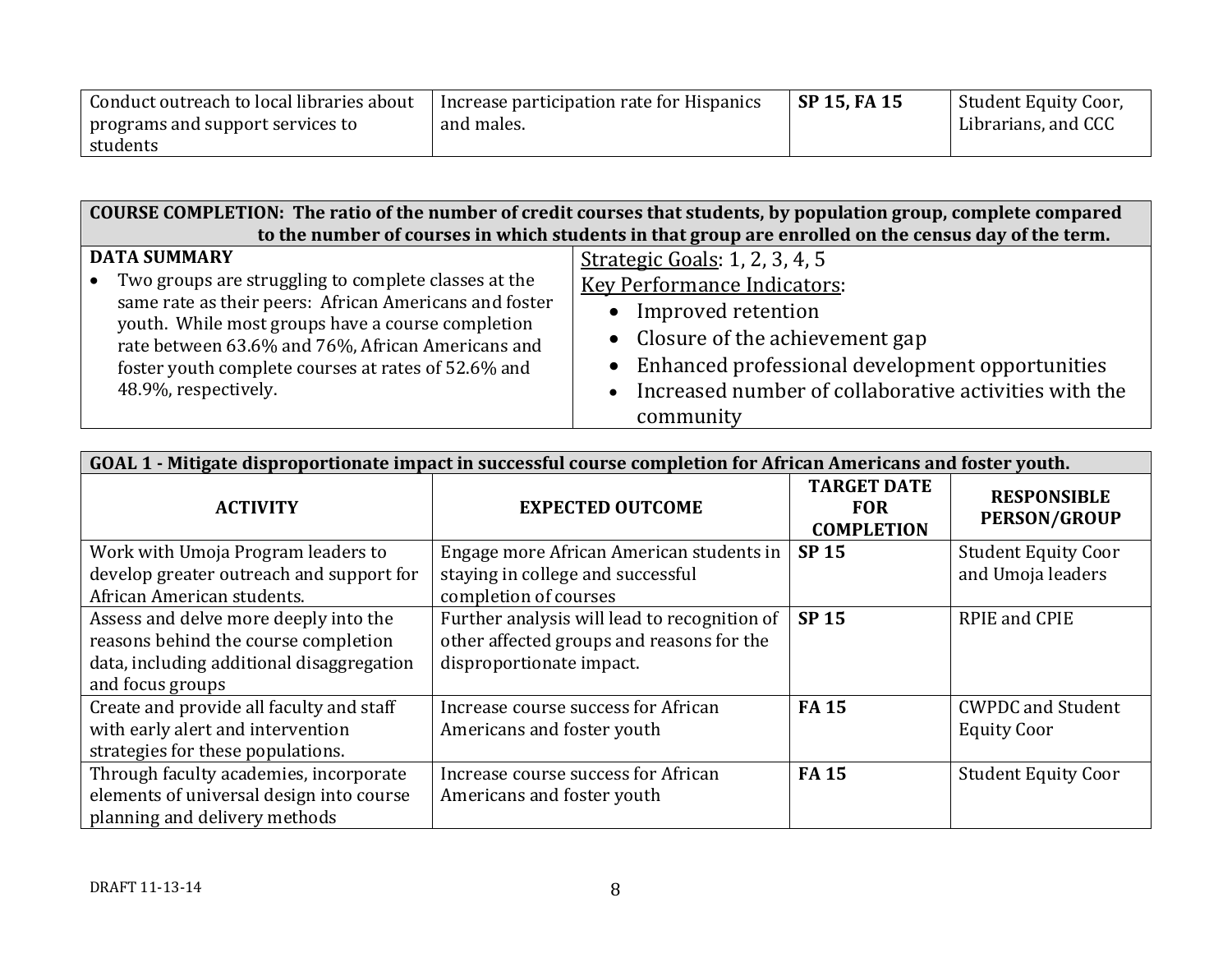| Analyze the courses taken by these       | I Increase course success for African | <b>SP 15</b> | IEC and Student    |
|------------------------------------------|---------------------------------------|--------------|--------------------|
| populations to see what policies or what | Americans and foster youth            |              | <b>Equity Coor</b> |
| practices may be preventing success.     |                                       |              |                    |

| ESL/BASIC SKILLS COMPLETION: The ratio of the number of students by population group who complete a degree- |                                                                                               |  |  |
|-------------------------------------------------------------------------------------------------------------|-----------------------------------------------------------------------------------------------|--|--|
|                                                                                                             | applicable course after having completed the final ESL or basic skills course compared to the |  |  |
|                                                                                                             | number of those students who complete such a final ESL or basic skills course.                |  |  |
| <b>DATA SUMMARY</b>                                                                                         | Strategic Goals: 1, 2, 3, 4, 5                                                                |  |  |
| All segments of the student population find low rates of<br>$\bullet$                                       | <b>Key Performance Indicators:</b>                                                            |  |  |
| success in completing basic skills courses in<br>mathematics and English. Disproportionate impact can       | Increased proportion of high school graduates                                                 |  |  |
| be calculated, however even the reference group                                                             | enrolled at GCCCD                                                                             |  |  |
| realizes limited success. In response, rather than                                                          | Improved retention                                                                            |  |  |
| identify groups that are experiencing adverse impact,                                                       | Increased degree/certificate completion rates                                                 |  |  |
| the college will respond to the low rates of success for<br>all students.                                   | Improved transfer rate                                                                        |  |  |
| • ESL student populations are in transition and require                                                     | Closure of the achievement gap                                                                |  |  |
| more investigation                                                                                          | Enhanced professional development opportunities                                               |  |  |
|                                                                                                             | Increased local employer/business satisfaction                                                |  |  |

| <b>GOAL 1 - Increase Remedial English and Mathematics Progress Rates</b> |                                         |                                                       |                                           |  |
|--------------------------------------------------------------------------|-----------------------------------------|-------------------------------------------------------|-------------------------------------------|--|
| <b>ACTIVITY</b>                                                          | <b>EXPECTED OUTCOME</b>                 | <b>TARGET DATE</b><br><b>FOR</b><br><b>COMPLETION</b> | <b>RESPONSIBLE</b><br><b>PERSON/GROUP</b> |  |
| Get ready for math workshops; get ready                                  | Improve placement and success for math  | <b>FA15</b>                                           | Math and English                          |  |
| for English workshops                                                    | and English students                    |                                                       | Dept.                                     |  |
| Conduct post assessment boot-camps                                       | Accelerate students into transfer level | <b>FA15</b>                                           | Math, English, ESL                        |  |
|                                                                          | courses                                 |                                                       | Departments                               |  |
| Plan for/Implement embedded                                              | Improve success in basic skills courses | <b>FA15</b>                                           | Math, English, ESL                        |  |
| tutoring/supplemental instruction in basic                               |                                         |                                                       | Departments                               |  |
| skills sections; reform the way the college                              |                                         |                                                       |                                           |  |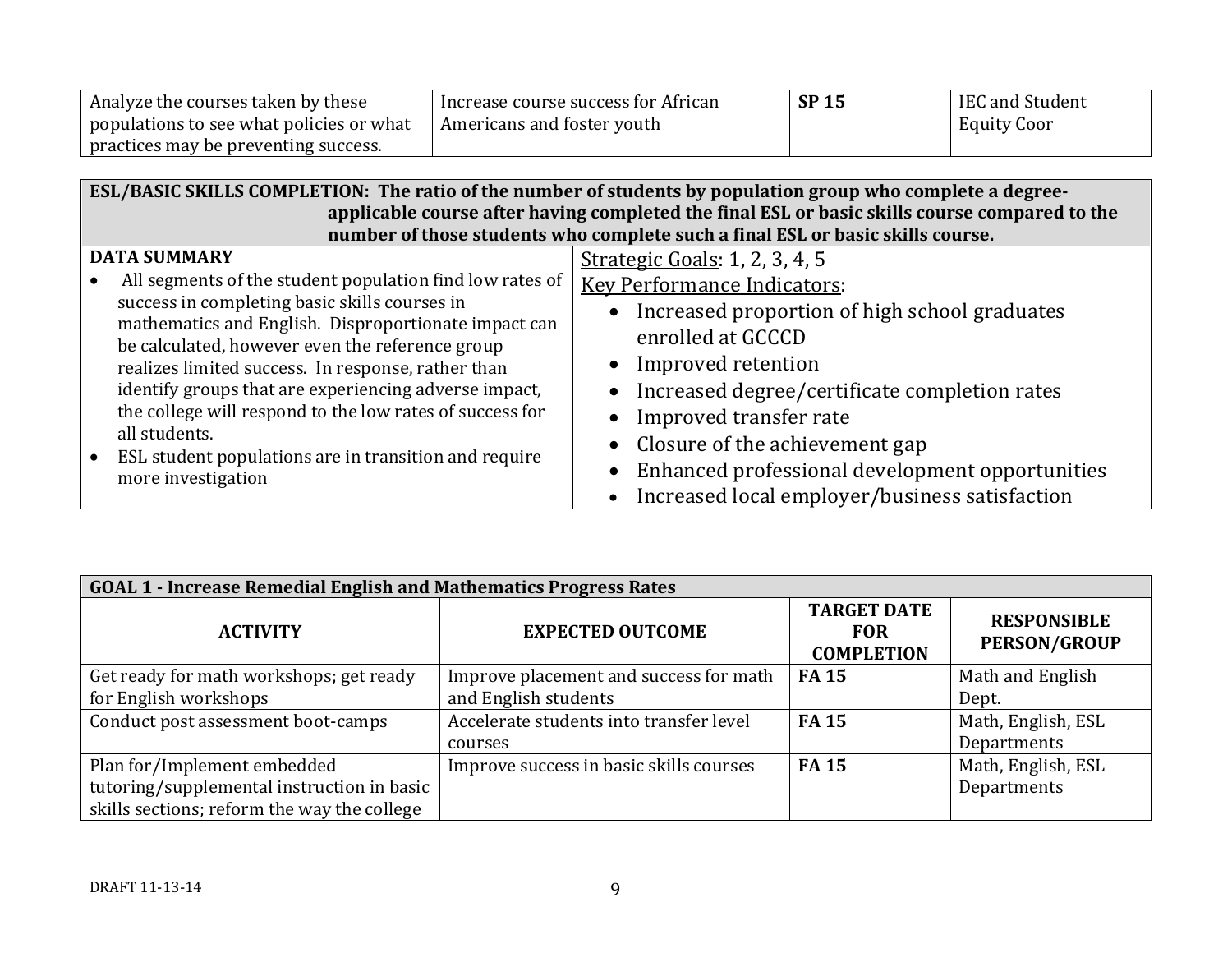| speaks about tutoring to focus on difficult<br>courses rather than deficiencies in<br>students.                                                                                                 |                                                                                                   |             |                                                                                     |
|-------------------------------------------------------------------------------------------------------------------------------------------------------------------------------------------------|---------------------------------------------------------------------------------------------------|-------------|-------------------------------------------------------------------------------------|
| Assess and delve more deeply into the<br>reasons behind the ESL/Basic Skills data,<br>including additional disaggregation and<br>focus groups                                                   | Understand more about students,<br>barriers and reasons behind<br>disproportionate impact         | <b>SP15</b> | RPIE, CPIE                                                                          |
| Investigate implications of "three takes"<br>rule and how it is affecting these cohorts.                                                                                                        | Understand potential barriers and<br>directions to affected students.                             | <b>SP15</b> | <b>Student Equity Coor</b>                                                          |
| Investigate test prep programs and those<br>aimed at filling learning gaps                                                                                                                      | Improve success for students                                                                      | <b>SP15</b> | Math, English, ESL<br>Departments                                                   |
| Review SSSP data to see if follow up<br>services are proportionately accessed                                                                                                                   | Look for opportunities to increase<br>services, interventions, and outreach to<br>student cohorts | <b>FA15</b> | <b>SSC</b>                                                                          |
| Track implementation of both online<br>orientation and advising efforts to ensure<br>that students are receiving correct<br>information about placement and options<br>to challenge placements. | Improve placement and success for<br>students.                                                    | <b>SP15</b> | Math, English, ESL,<br>Counseling<br>Departments                                    |
| Develop and/or enhance summer<br>transition/bridge experiences for first-<br>time to college students.                                                                                          | Improve student success, persistence<br>rates                                                     | <b>FA15</b> | Counseling, Director of<br><b>Student Pathways</b>                                  |
| Continue to investigate compressed and<br>accelerated curriculum in basic skills                                                                                                                | Potential to increase success                                                                     | <b>FA15</b> | Math, English, ESL<br>Departments                                                   |
| East County Education Alliance for<br>improving preparation of incoming high<br>school students.                                                                                                | Improve student success, persistence<br>rates                                                     | <b>FA15</b> | Director of High<br>Sch/CTE Partnerships;<br>English, ESL and<br>mathematics depts. |
| Full and part time faculty academies                                                                                                                                                            | Increase success, persistence rates for all<br>students                                           | <b>FA15</b> | <b>Student Equity Coor</b>                                                          |
| Summer Bridge Program with EOPS                                                                                                                                                                 | Increase success, persistence rates for all<br>students                                           | <b>FA15</b> | EOPS, mathematics<br>and English depts.                                             |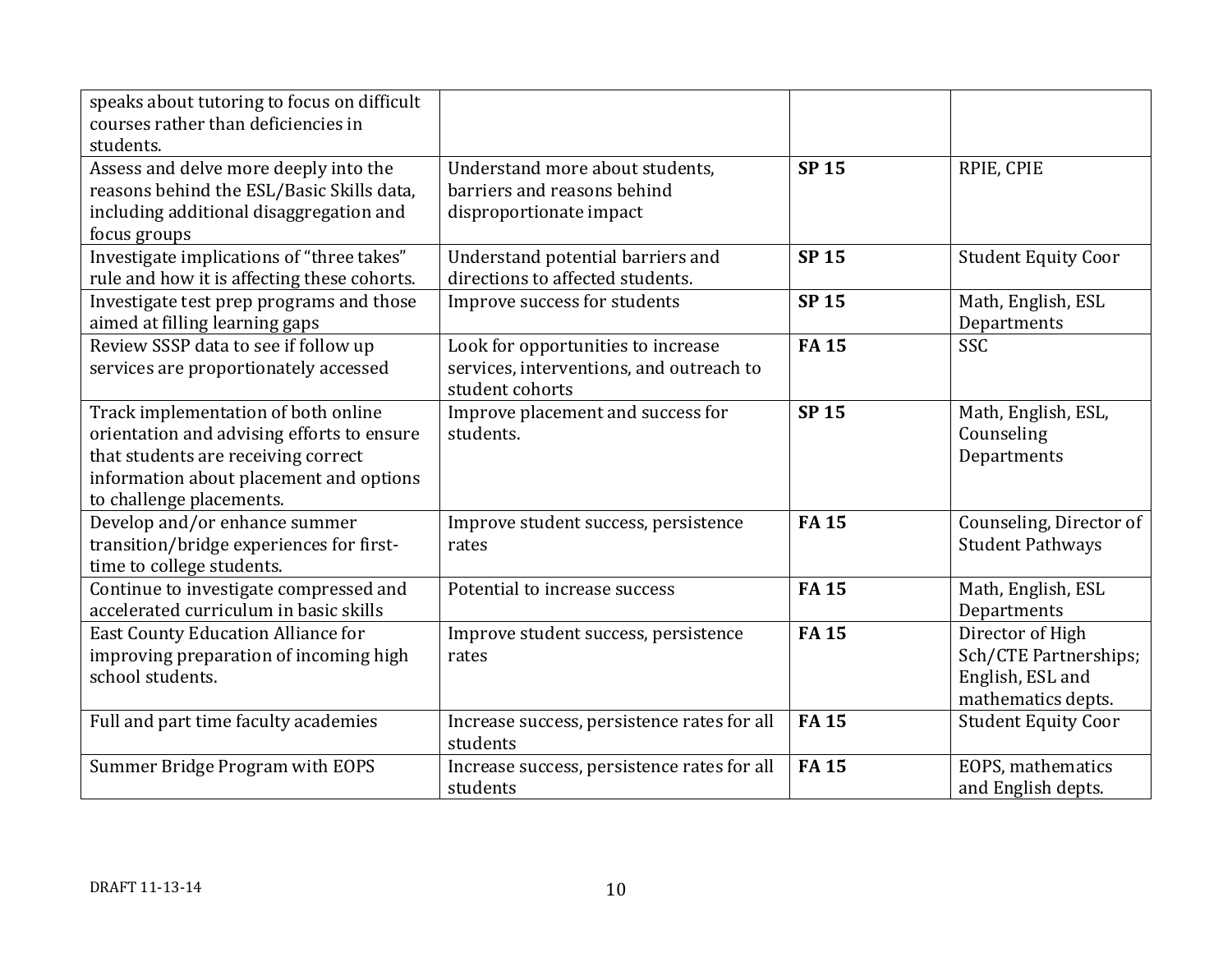| DEGREE/CERTIFICATE COMPLETION: The ratio of the number of students by population group who receive a degree or<br>certificate to the number of students in that group with the same informed matriculation<br>goal as documented in the student educational plan developed with a counselor/advisor.<br>TRANSFER: The ratio of the number of students by population group who complete a minimum of 12 units and have<br>attempted a transfer level course in mathematics or English, to the number of students in that group who<br>actually transfer after one or more (up to six) years.      |                                                                                                                                                                                                                                                                                                                                                                                                                                                                                                                                                                                                                     |  |  |
|--------------------------------------------------------------------------------------------------------------------------------------------------------------------------------------------------------------------------------------------------------------------------------------------------------------------------------------------------------------------------------------------------------------------------------------------------------------------------------------------------------------------------------------------------------------------------------------------------|---------------------------------------------------------------------------------------------------------------------------------------------------------------------------------------------------------------------------------------------------------------------------------------------------------------------------------------------------------------------------------------------------------------------------------------------------------------------------------------------------------------------------------------------------------------------------------------------------------------------|--|--|
| <b>DATA SUMMARY</b><br>Many groups are affected in ability to persist, complete<br>30 units, complete a certificate, degree or meet transfer<br>readiness criteria, and complete CTE programs.<br>Overall, these are the segments of the population that<br>are included in some way (for each measure in this<br>area, the specific group(s) adversely affected will be<br>identified): African American (degree)<br><b>Hispanic</b> (degree & transfer)<br>Pacific Islander and Filipino (degree & transfer)<br>$20 + year$ olds<br><b>Disabled</b> (degree & transfer)<br><b>Foster Youth</b> | Strategic Goals: 1, 2, 3, 4, 5<br><b>Key Performance Indicators:</b><br>Increased proportion of high school graduates<br>enrolled at GCCCD<br>Improved retention<br>Increased degree/certificate completion rates<br>$\bullet$<br>Improved transfer rate<br>$\bullet$<br>Closure of the achievement gap<br>$\bullet$<br>Enhanced professional development opportunities<br>$\bullet$<br>Increased local employer/business satisfaction<br>$\bullet$<br>Increased placement rate in the workforce<br>$\bullet$<br>Increased licensure/certification pass rate<br>$\bullet$<br>Increased economic impact to community |  |  |

| GOAL 1 - Mitigate disproportionate impact for Filipinos, Hispanics, and Pacific Islanders with respect to persistence.                   |                                                                                                                       |                                                       |                                           |  |
|------------------------------------------------------------------------------------------------------------------------------------------|-----------------------------------------------------------------------------------------------------------------------|-------------------------------------------------------|-------------------------------------------|--|
| <b>ACTIVITY</b>                                                                                                                          | <b>EXPECTED OUTCOME</b>                                                                                               | <b>TARGET DATE</b><br><b>FOR</b><br><b>COMPLETION</b> | <b>RESPONSIBLE</b><br><b>PERSON/GROUP</b> |  |
| Assess and delve more deeply into the<br>reasons behind the persistence data,<br>including additional disaggregation and<br>focus groups | Further analysis will lead to recognition<br>of other affected groups and reasons for<br>the disproportionate impact. | <b>SP 15</b>                                          | RPIE, CPIE                                |  |
| Complete design and implement student                                                                                                    | Improved student success and                                                                                          | <b>FA15</b>                                           | <b>Student Pathways</b>                   |  |
| pathways project                                                                                                                         | persistence rates                                                                                                     |                                                       | Coor; Student Equity                      |  |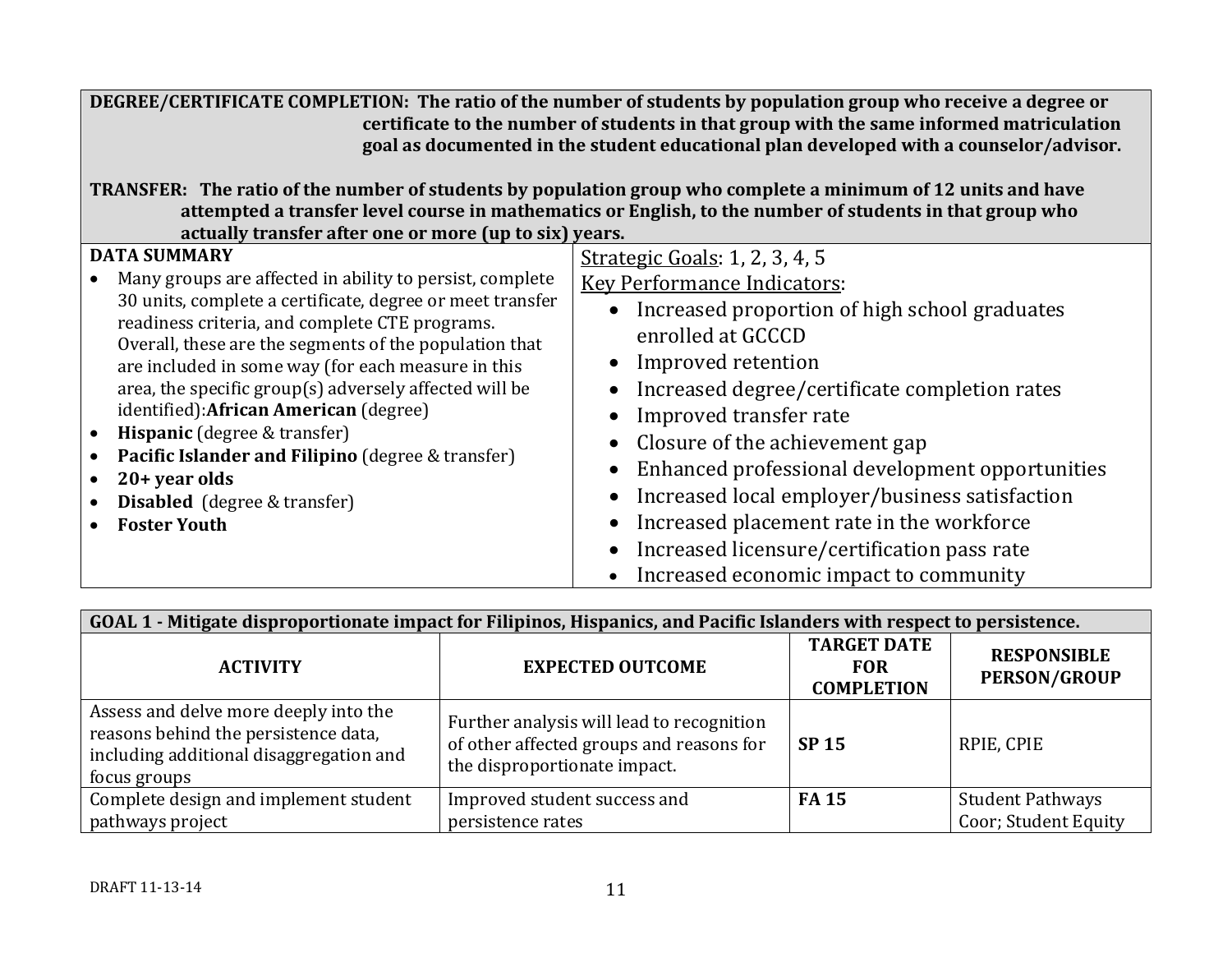|                                           |                                            |              | Coor                       |
|-------------------------------------------|--------------------------------------------|--------------|----------------------------|
| Design student engagement activities that | Increase student success and persistence   | <b>SP15</b>  | <b>Student Pathways</b>    |
| promote student leadership, self-         | rates                                      |              | Coor; Student Equity       |
| advocacy, and support of fellow students  |                                            |              | Coor                       |
| (reference the UT model)                  |                                            |              |                            |
| Add visual and other components to the    | Improve inclusiveness and sense of         | <b>SP15</b>  | <b>Student Equity Coor</b> |
| campus that reflect and promote student   | belonging                                  |              |                            |
| body diversity.                           |                                            |              |                            |
| Incorporate into new faculty              | Increase student success and persistence   | <b>FA15</b>  | <b>FPDC</b>                |
| orientation/professional development a    | rates                                      |              |                            |
| number of items related to student equity |                                            |              |                            |
| and success (e.g., Grossmont data and     |                                            |              |                            |
| implications, college student success     |                                            |              |                            |
| initiatives, college resources, syllabus  |                                            |              |                            |
| review process)                           |                                            |              |                            |
| Conduct needs assessment, design and      | Increase success of faculty and staff      | <b>SP 15</b> | <b>CWPDC</b>               |
| offer professional development            |                                            |              |                            |
| opportunities to dialogue on cultural     |                                            |              |                            |
| awareness and competence as well as       |                                            |              |                            |
| strategies to increase course completion. |                                            |              |                            |
| Curriculum Rearranging Fiesta to          | Increased number of certificates available | <b>SP 15</b> | <b>Student Equity Coor</b> |
| repackage existing courses into           | for students                               |              |                            |
| certificates of less than 30 units (and   |                                            |              |                            |
| stackable) that meet workforce demands.   |                                            |              |                            |

| GOAL 2 - Mitigate disproportionate impact for foster youth in attaining 30+ units.                                               |                                                                                                                       |                                                       |                                           |
|----------------------------------------------------------------------------------------------------------------------------------|-----------------------------------------------------------------------------------------------------------------------|-------------------------------------------------------|-------------------------------------------|
| <b>ACTIVITY</b>                                                                                                                  | <b>EXPECTED OUTCOME</b>                                                                                               | <b>TARGET DATE</b><br><b>FOR</b><br><b>COMPLETION</b> | <b>RESPONSIBLE</b><br><b>PERSON/GROUP</b> |
| Assess and delve more deeply into the<br>reasons behind the 30+ data, including<br>additional disaggregation and focus<br>groups | Further analysis will lead to recognition<br>of other affected groups and reasons for<br>the disproportionate impact. | <b>SP 15</b>                                          | RPIE, CPIE                                |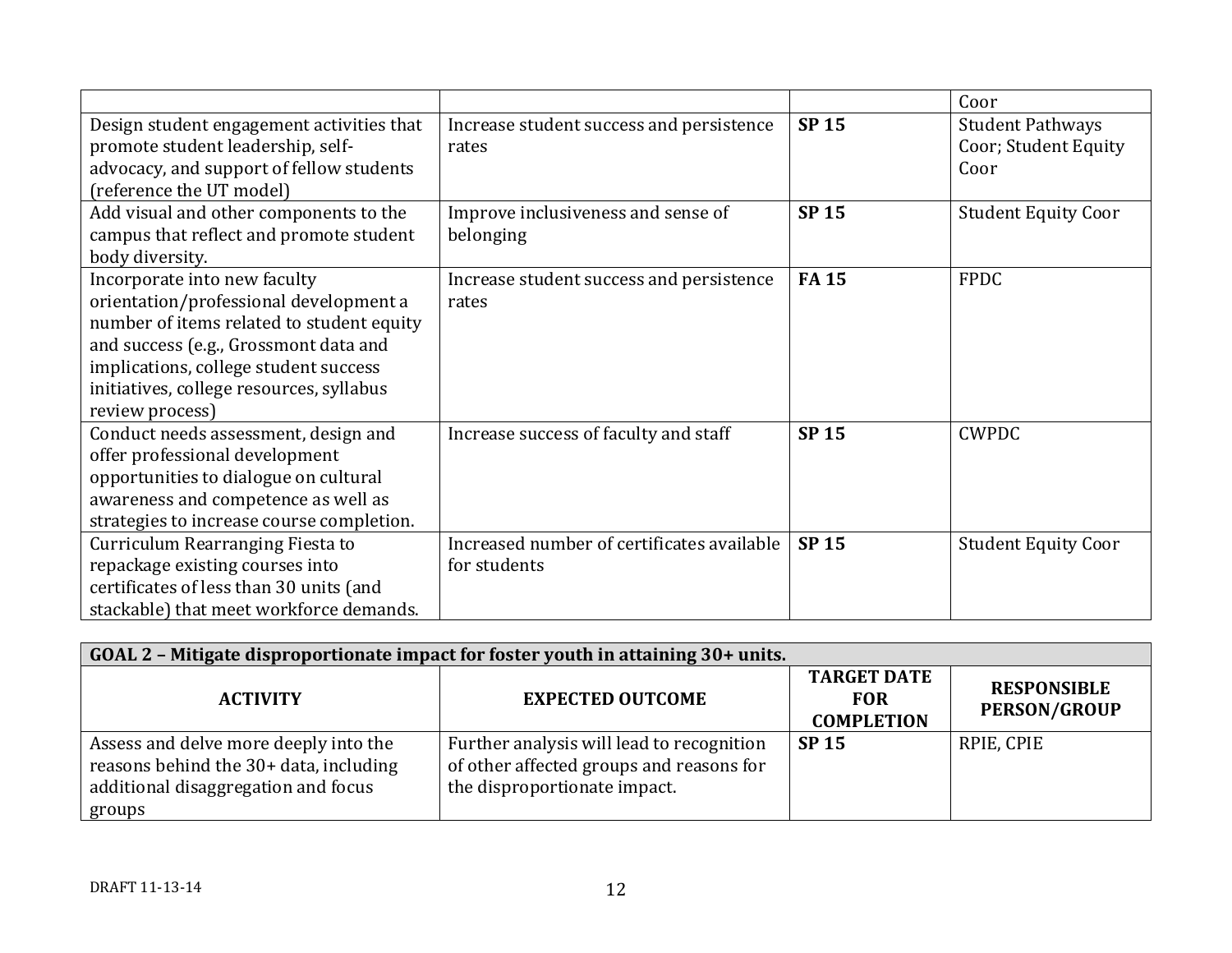| Design a structure through which every    | Increase student success and foster youth $\vert$ SP 15        | EOPS; Guardian             |
|-------------------------------------------|----------------------------------------------------------------|----------------------------|
| student has a career assessment and       | attainment of 30+ units                                        | <b>Scholars</b>            |
| develops an educational plan in line with |                                                                |                            |
| those interests.                          |                                                                |                            |
| Supply bus passes for transportation to   | Increase student success and foster youth $\mid$ <b>FA 15</b>  | Guardian Scholars;         |
| school                                    | attainment of 30+ units                                        | <b>Student Equity Coor</b> |
| Supply textbook vouchers                  | Increase student success and foster youth $\vert$ <b>FA 15</b> | Guardian Scholars;         |
|                                           | attainment of 30+ units                                        | <b>Student Equity Coor</b> |

| GOAL 3 – Mitigate disproportionate impact with African Americans, Filipinos, Hispanics, Pacific Islanders, 20+ year olds, |  |  |
|---------------------------------------------------------------------------------------------------------------------------|--|--|
| and disabled students in SPAR rates (includes transfer).                                                                  |  |  |

| <b>ACTIVITY</b>                                                                                                                                     | <b>EXPECTED OUTCOME</b>                                                                                               | <b>TARGET DATE</b><br><b>FOR</b><br><b>COMPLETION</b> | <b>RESPONSIBLE</b><br><b>PERSON/GROUP</b>       |
|-----------------------------------------------------------------------------------------------------------------------------------------------------|-----------------------------------------------------------------------------------------------------------------------|-------------------------------------------------------|-------------------------------------------------|
| Assess and delve more deeply into the<br>reasons behind completion data, including<br>additional disaggregation and focus<br>groups                 | Further analysis will lead to recognition<br>of other affected groups and reasons for<br>the disproportionate impact. | <b>SP 15</b>                                          | RPIE, CPIE                                      |
| Design a structure through which every<br>student has a career assessment and<br>develops an educational plan in line with<br>those interests.      | Increase success rates                                                                                                | <b>FA15</b>                                           | Counseling and<br>Pathways Coor                 |
| Development of clear curricular pathways<br>(mapping of course sequences) aimed at<br>student completion of degrees, certificates,<br>and transfer. | Increase success rates                                                                                                | <b>SP15</b>                                           | <b>CCC and CPIE</b>                             |
| Review of current semester schedules to<br>identify roadblocks or gaps.                                                                             | Increase success rates                                                                                                | <b>SP15</b>                                           | <b>CCC</b> and Enrollment<br><b>Strategies</b>  |
| Ensure student access to pathways<br>information through a web portal and ed<br>planning software.                                                  | Increase success rates                                                                                                | <b>FA15</b>                                           | <b>Student Equity Coor</b><br>and Pathways Coor |
| Provide faculty and staff with<br>communication tools related to ed                                                                                 | Increase success rates                                                                                                | <b>FA15</b>                                           | <b>CWPDC</b>                                    |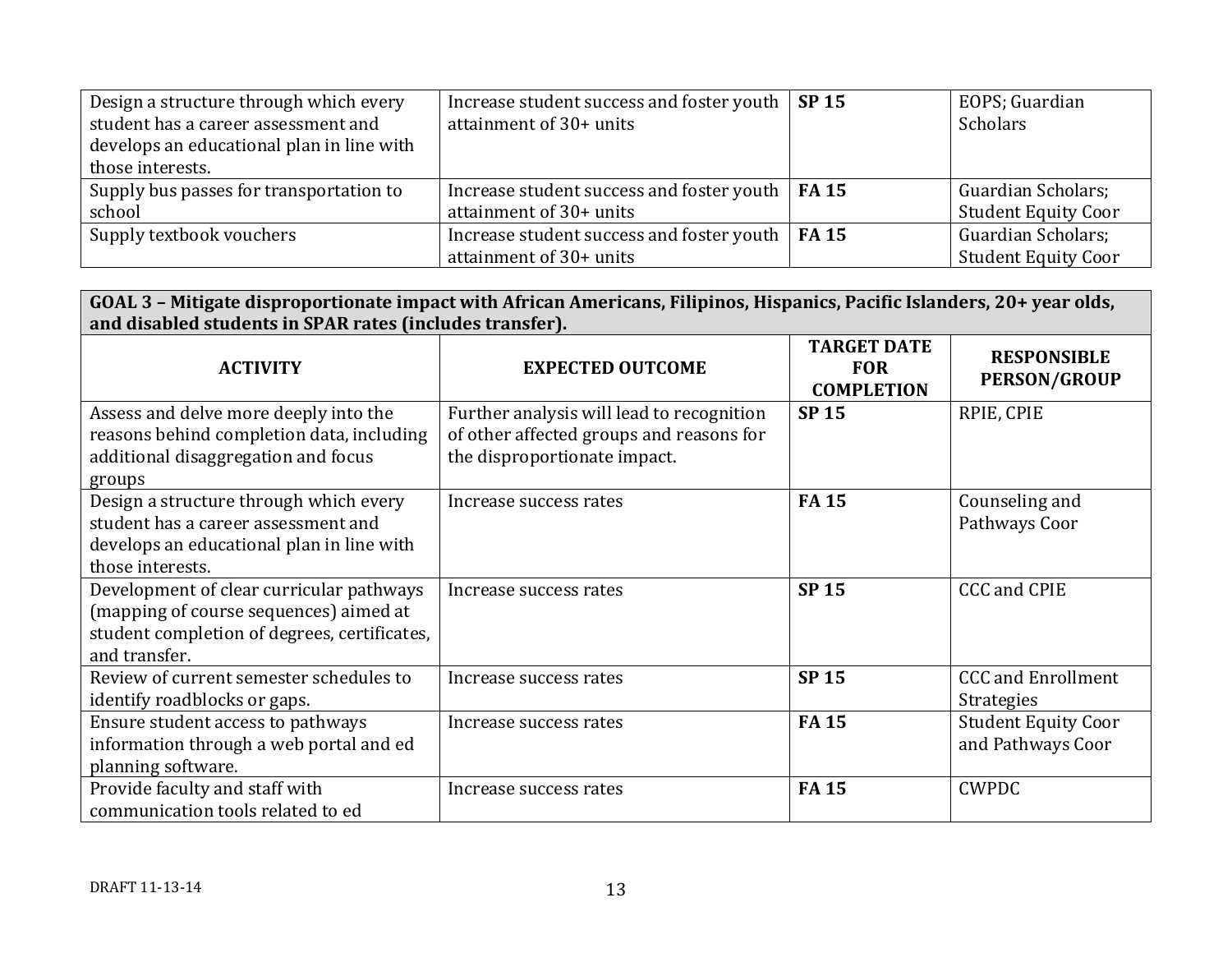| planning and how they can help students                                                                         |                                            |              |                                      |
|-----------------------------------------------------------------------------------------------------------------|--------------------------------------------|--------------|--------------------------------------|
| Curriculum Rearranging Fiesta to                                                                                | Increased number of certificates available | <b>SP15</b>  | <b>Student Equity Coor</b>           |
| repackage existing courses into                                                                                 | for students                               |              |                                      |
| certificates of less than 30 units (and                                                                         |                                            |              |                                      |
| stackable) that meet workforce demands.                                                                         |                                            |              |                                      |
| Ensure regular and broad access to, and                                                                         | Increase understanding of students'        | <b>SP15</b>  | CWPDC; Student                       |
| dialogue around, key success indicators,                                                                        | needs                                      |              | <b>Equity Coor</b>                   |
| including action plans (in annual plans or                                                                      |                                            |              |                                      |
| program review) based on identified                                                                             |                                            |              |                                      |
| equity gaps.                                                                                                    |                                            |              |                                      |
| Purchase books and materials on equity to                                                                       | Increase faculty and employee success      | <b>SP 15</b> | <b>CWPDC</b> ; Librarians            |
| create a collection within the professional                                                                     |                                            |              |                                      |
| development section of the library                                                                              |                                            |              |                                      |
| Purchase Red Canyon software (licenses)                                                                         | Track student use of services and success  | <b>SP15</b>  | <b>Student Equity Coor</b>           |
| and necessary hardware for tracking                                                                             | of services in meeting student need        |              | and IS                               |
| students' use of services on campus                                                                             | Track student use of services and success  | <b>FA15</b>  |                                      |
| Create electronic point of service surveys                                                                      | of services in meeting student need        |              | <b>Student Equity Coor</b><br>and IS |
| to gather feedback from students about<br>the usefulness of services used                                       |                                            |              |                                      |
| Design and implement student pathways                                                                           | Improved student success and               | <b>FA15</b>  | <b>Student Pathways</b>              |
| project                                                                                                         | persistence rates                          |              | Coor; Student Equity                 |
|                                                                                                                 |                                            |              | Coor                                 |
| Transfer Center Workshops addressing                                                                            | Increase success rates                     | SP 15, FA 15 | <b>Transfer Center</b>               |
| impacted student groups (through adult                                                                          |                                            |              |                                      |
| re-entry and Umoja)                                                                                             |                                            |              |                                      |
| Transfer Center to send reminder notices                                                                        | Increase success rates                     | SP 15, FA 15 | <b>Transfer Center</b>               |
| and transfer workshop invitations to                                                                            |                                            |              |                                      |
| impacted groups                                                                                                 |                                            |              |                                      |
| Continue communication from the                                                                                 | Increase success rates                     | SP 15, FA 15 | <b>Transfer Center</b>               |
| <b>Transfer Center and to counselors</b>                                                                        |                                            |              |                                      |
| regarding up to date transfer information                                                                       |                                            |              |                                      |
| GOAL 4 - Mitigate disproportionate impact for African Americans, Hispanics, and 40+ year olds in completing CTE |                                            |              |                                      |
| certificates and degrees.                                                                                       |                                            |              |                                      |